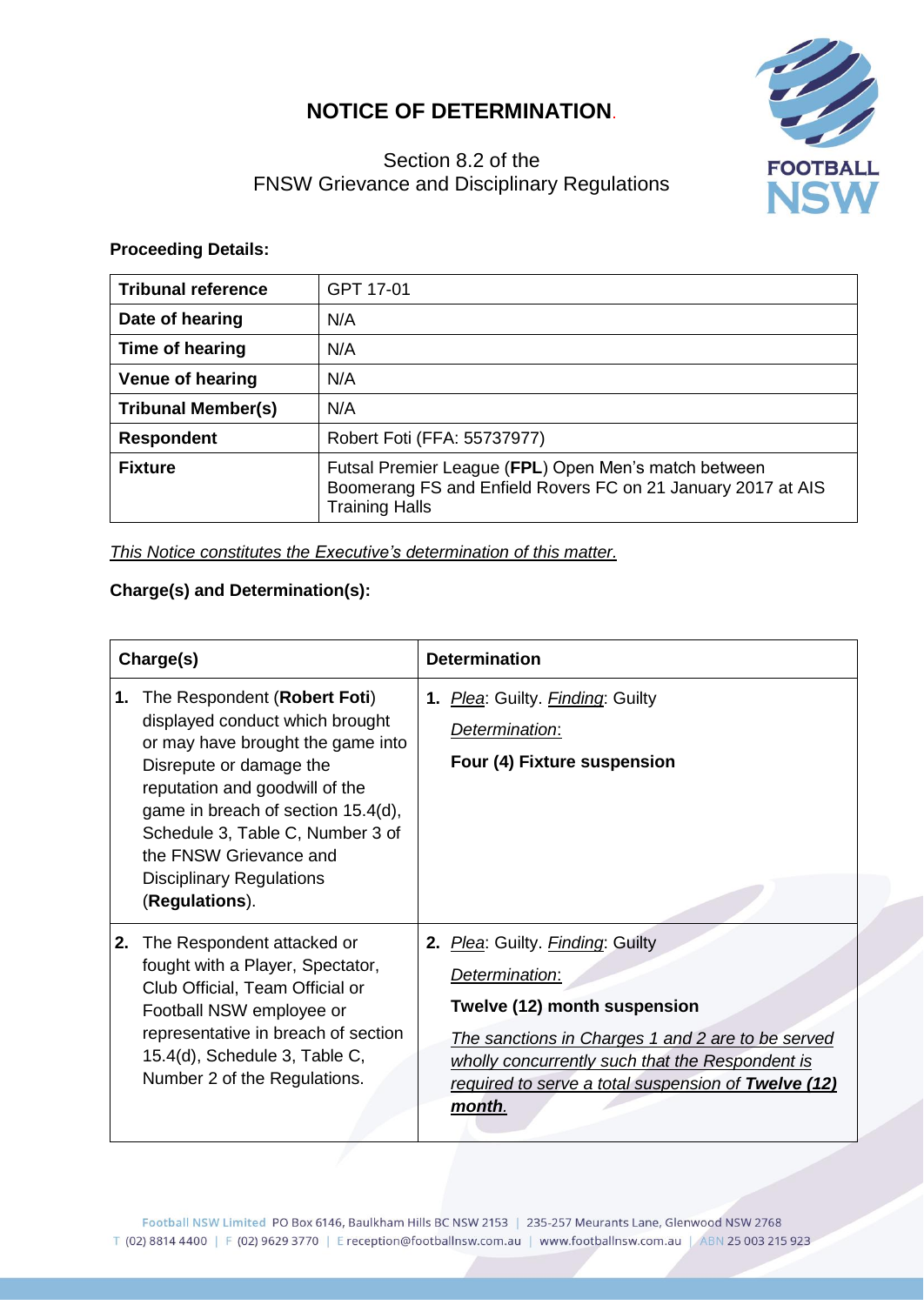| The Time Suspension will start on 21 January 2017   |                                                    |  |
|-----------------------------------------------------|----------------------------------------------------|--|
|                                                     | (the date of the incident) and end on 21 January   |  |
| 2018.                                               |                                                    |  |
| NB. For the avoidance of doubt, the Respondent is   |                                                    |  |
|                                                     | suspended from All Football Related Activities in  |  |
| accordance with section 14.5 of the Regulations, in |                                                    |  |
|                                                     | particular, sub-sections 14.5(a) and (d), which    |  |
|                                                     | provides that the Respondent cannot participate in |  |
| the following activities:                           |                                                    |  |
|                                                     |                                                    |  |
| i.                                                  | taking to the Field of Play (or court) as a        |  |
|                                                     | Player or Match Official in any match or           |  |
|                                                     | competition sanctioned or administered             |  |
|                                                     | by Football NSW, Clubs, Centres,                   |  |
|                                                     | <b>Association Members or their clubs;</b>         |  |
| ii.                                                 | taking a position as a coach, Team                 |  |
|                                                     | Official or Club Official in any match or          |  |
|                                                     | competition sanctioned or administered             |  |
|                                                     | by Football NSW, Clubs, Centres,                   |  |
|                                                     | <b>Association Members or their clubs;</b>         |  |
|                                                     |                                                    |  |
| iii.                                                | entering the Field of Play (or court), its         |  |
|                                                     | surrounds, the Technical Area, players             |  |
|                                                     | race, dressing rooms or any other place            |  |
|                                                     | within a venue on a match day where                |  |
|                                                     | players, coaches or Officials are likely to        |  |
|                                                     | assemble to prepare for a match;                   |  |
| iv.                                                 | taking part as a player, coach, Team               |  |
|                                                     | Official or Club Official in any training          |  |
|                                                     | session conducted by or for a team or              |  |
|                                                     | club participating in any matches or               |  |
|                                                     | competitions sanctioned or administered            |  |
|                                                     | by Football NSW, Clubs, Centres,                   |  |
|                                                     | <b>Association Members or their clubs;</b>         |  |
|                                                     |                                                    |  |
| v.                                                  | acting in any way as a Team Official,              |  |
|                                                     | <b>Club Official or Association Member</b>         |  |
|                                                     | Official, including, but not limited to,           |  |
|                                                     | participating in or carrying on any                |  |
|                                                     | function as a member of a committee,               |  |
|                                                     | sub-committee or board of directors                |  |
|                                                     | (whether paid, voluntary or honorary) at           |  |
|                                                     | any level (to the extent such a restraint is       |  |
|                                                     | permissible by law);                               |  |
|                                                     |                                                    |  |